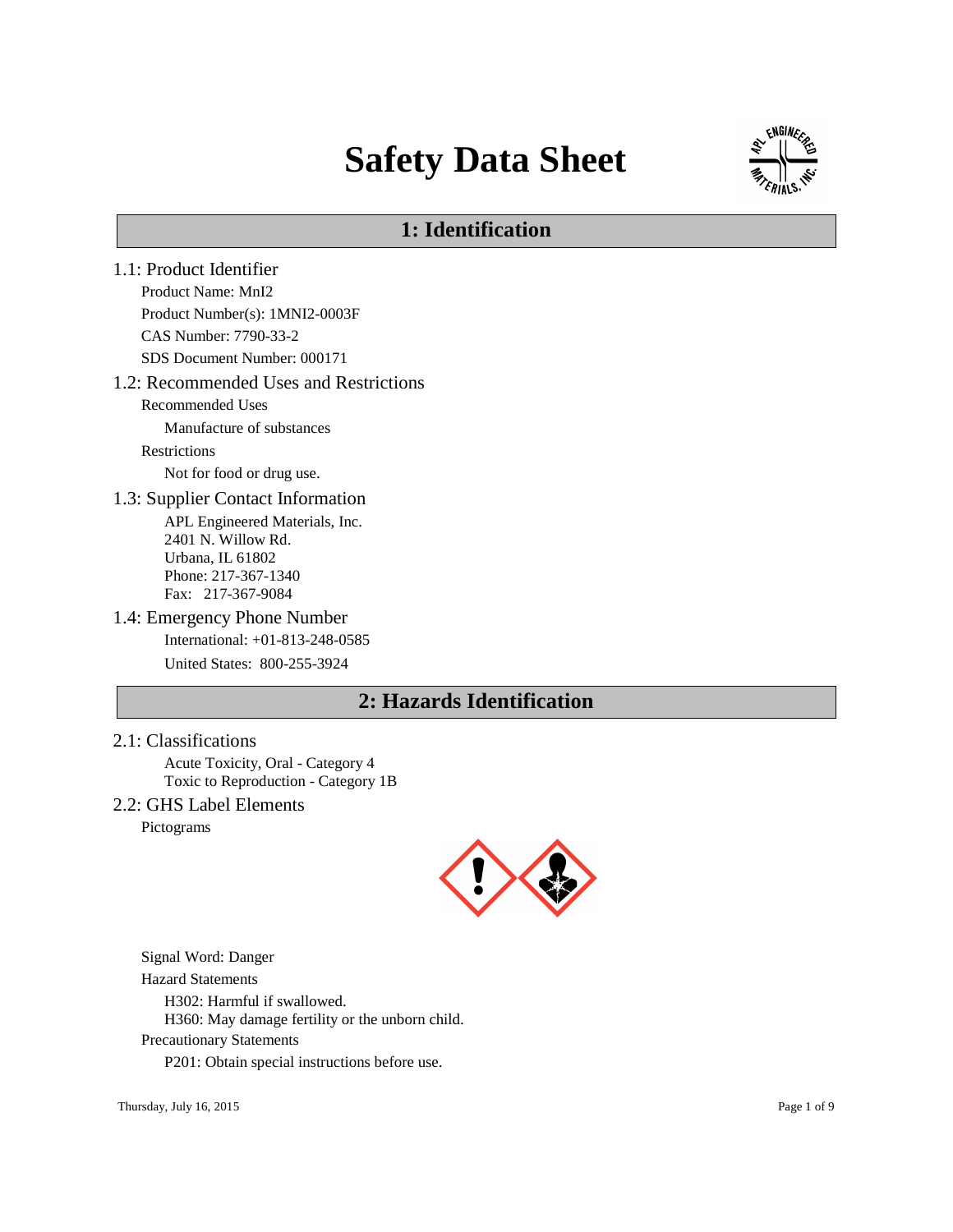P202: Do not handle until all safety precautions have been read and understood.

P264: Wash hands thoroughly after handling.

P270: Do not eat, drink or smoke when using this product.

P281: Use personal protective equipment as required.

P301 + P310: IF SWALLOWED: Immediately call a POISON CENTER or doctor/physician.

P308 + P313: IF EXPOSED or concerned: Get medical advice/attention.

P330: Rinse mouth.

P405: Store locked up.

P501: Dispose of contents/container to licensed disposal facility.

# 2.3: Hazards Not Otherwise Classified or Not Covered by GHS

None.

2.4: Amount(s) of substances with unknown toxicity

None

# **3: Composition/Information on Ingredients**

| $3.1:$ Ingredient               |     |      | .Weight% .Formula .CAS Number .Mol Wt .EC Number |        |           |
|---------------------------------|-----|------|--------------------------------------------------|--------|-----------|
| MnI2                            | 100 | MnI2 | 7790-33-2                                        | 308.75 | 232-201-6 |
| 3.2: Other Hazardous components |     |      |                                                  |        |           |

none

3.3: Trade Secret Disclaimer

none

3.4: Synonyms

Manganese (II) Iodide Manganese diiodide

# **4: First Aid Measures**

### 4.1: First Aid

#### General

Consult with physician and provide this Safety Data Sheet

Remove person from area of exposure and remove any contaminated clothing

In contact with eyes

Flush eyes with plenty of water for at least 15 minutes, occasionally lifting the upper and lower eyelids. Seek medical attention if irritation develops or persists

In contact with skin

Wash thoroughly with soap and plenty of water. Remove all contaminated clothing for proper laundering. Seek medical attention if irritation develops or persists.

If swallowed

If conscious and alert, rinse mouth and drink 2-4 cupfuls of water. Never give anything by mouth to an unconscious person. Do NOT induce vomiting. Get medical aid.

If inhaled

Remove from exposure to fresh air immediately. If breathing is difficult, give oxygen. Get medical aid. If breathing has ceased apply artificial respiration using oxygen and a suitable mechanical device such as a bag and a mask.

4.2: Most important symptoms and effects; acute and delayed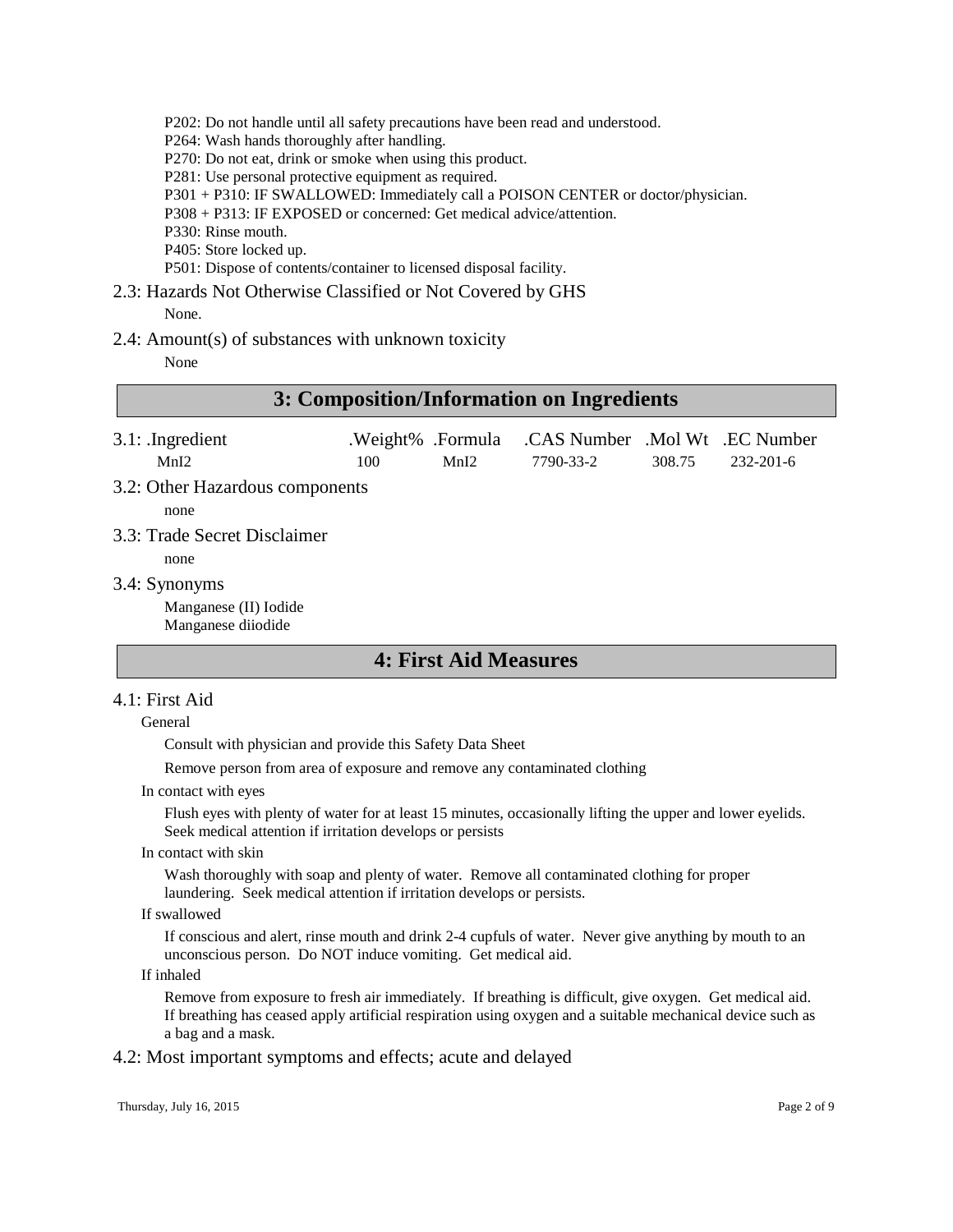Harmful if swallowed.

May damage fertility.

May damage the unborn child.

4.3: Indication of any immediate medical attention and special treatment needed If swallowed: Immediately call a POISON CENTER or doctor/ physician.

# **5: Fire Fighting Measures**

5.1: Fire extinguishing media carbon dioxide

dry chemical

water or alcohol-resistant foam

# 5.2: Specific hazards arising from the substance or mixture

manganese oxides

hydroiodic acid and hydroiodic acid fumes

### 5.3: Special protective equipment and precautions for firefighters.

Wear self contained breathing apparatus for fire fighting if necessary

# **6: Accidental Release Measures**

- 6.1: Personal precautions, protective equipment, and emergency procedures.
	- For personal protection see section 8.
	- Ensure adequate ventilation.
	- Use personal protective equipment.
	- Avoid dust formation.
	- Evacuate personnel to safe areas.
	- Avoid breathing dust.

# 6.2: Methods and materials for containment and cleaning up.

Keep in suitable, closed containers for disposal.

Sweep up and shovel.

6.3: Environmental precautions

Do not let product enter drains.

6.4: Disposal

Dispose of in accordance with local regulations. See section 13.

# **7: Handling and Storage**

# 7.1: Precautions for safe handling

Avoid contact with skin and eyes.

See precautionary statements in section 2.2.

Avoid formation of dust and aerosols.

Provide appropriate exhaust ventilation at places where dust is formed.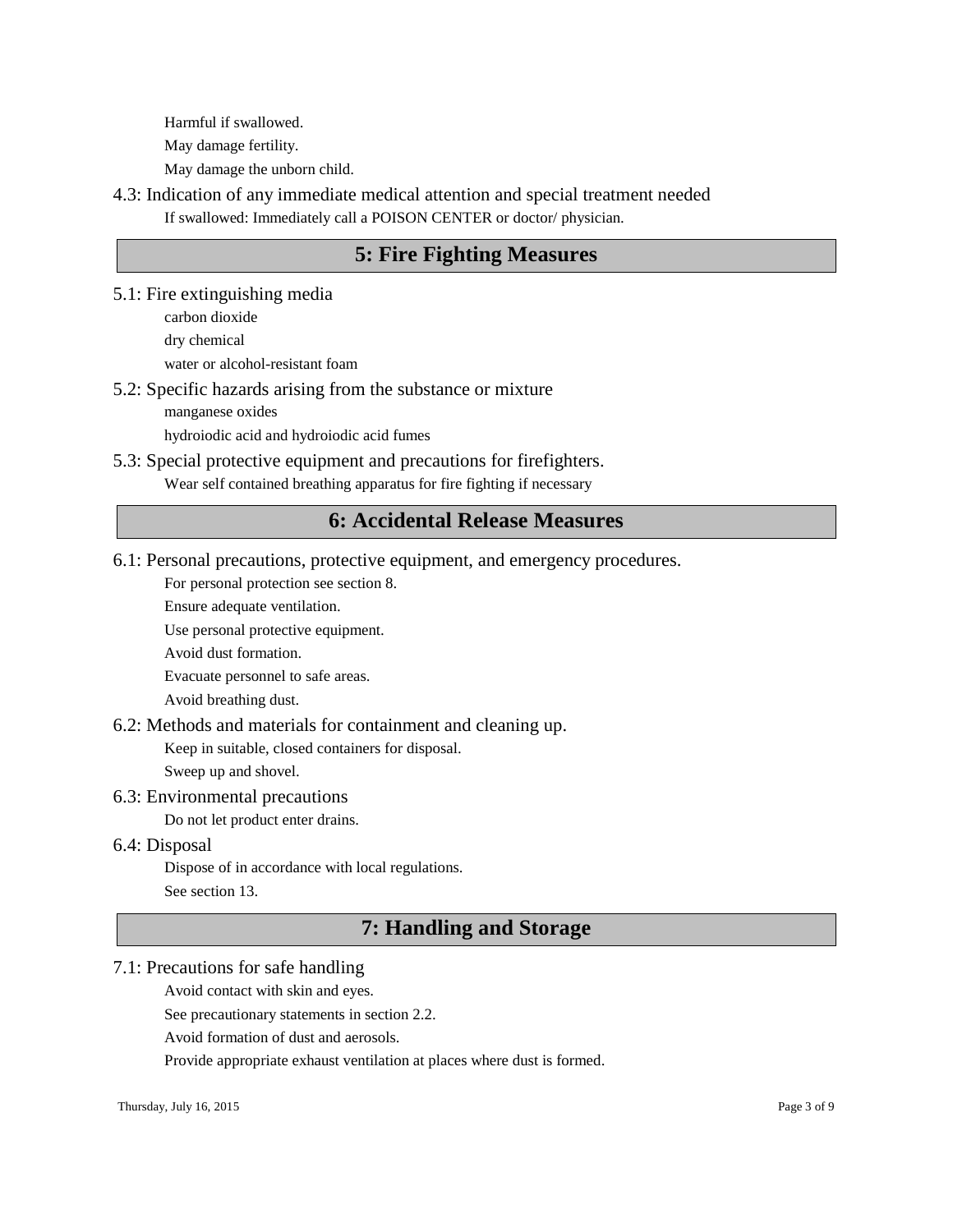### 7.2: Conditions for safe storage

- Keep container tightly closed.
- Store away from moisture.
- Store under inert gas.

Store in a dry and well-ventilated place.

### 7.3: Incompatibilities

strong acids combustible materials strong oxidizing agents reducing agents

organic materials

moisture sensitive

# **8: Exposure Controls/Personal Protection**

8.1: Control parameters

OSHA permissible exposure limit (PEL) 5 mg/m3 (as Mn)

ACGIH threshold limit value (TLV)

0.2 mg/m3 (as Mn)

NIOSH recommended exposure limit (REL)

1 mg/m3 (as Mn)

### 8.2: Engineering controls

Facilities storing or utilizing this material should be equipped with an eyewash facility and a safety shower Use adequate ventilation to keep airborne concentrations low

### 8.3: Personal protective equipment

#### Eyes

Wear appropriate protective eyeglasses or chemical safety goggles as described by OSHA's eye and face protection regulations in 29 CFR 1910.133 or European Standard EN166

Skin

Wear appropriate, chemical-resistant protective gloves to prevent skin exposure.

#### Clothing

Wear appropriate protective clothing to prevent skin exposure

#### Respirator

Follow the OSHA respirator regulations found in 29CFR 1910.134 or European Standard EN 149. Always use a NIOSH or European Standard EN 149 approved respirator when necessary

# **9: Physical and Chemical Properties**

### 9.a: Appearance

State: Solid Form: powder or spheres Color: pink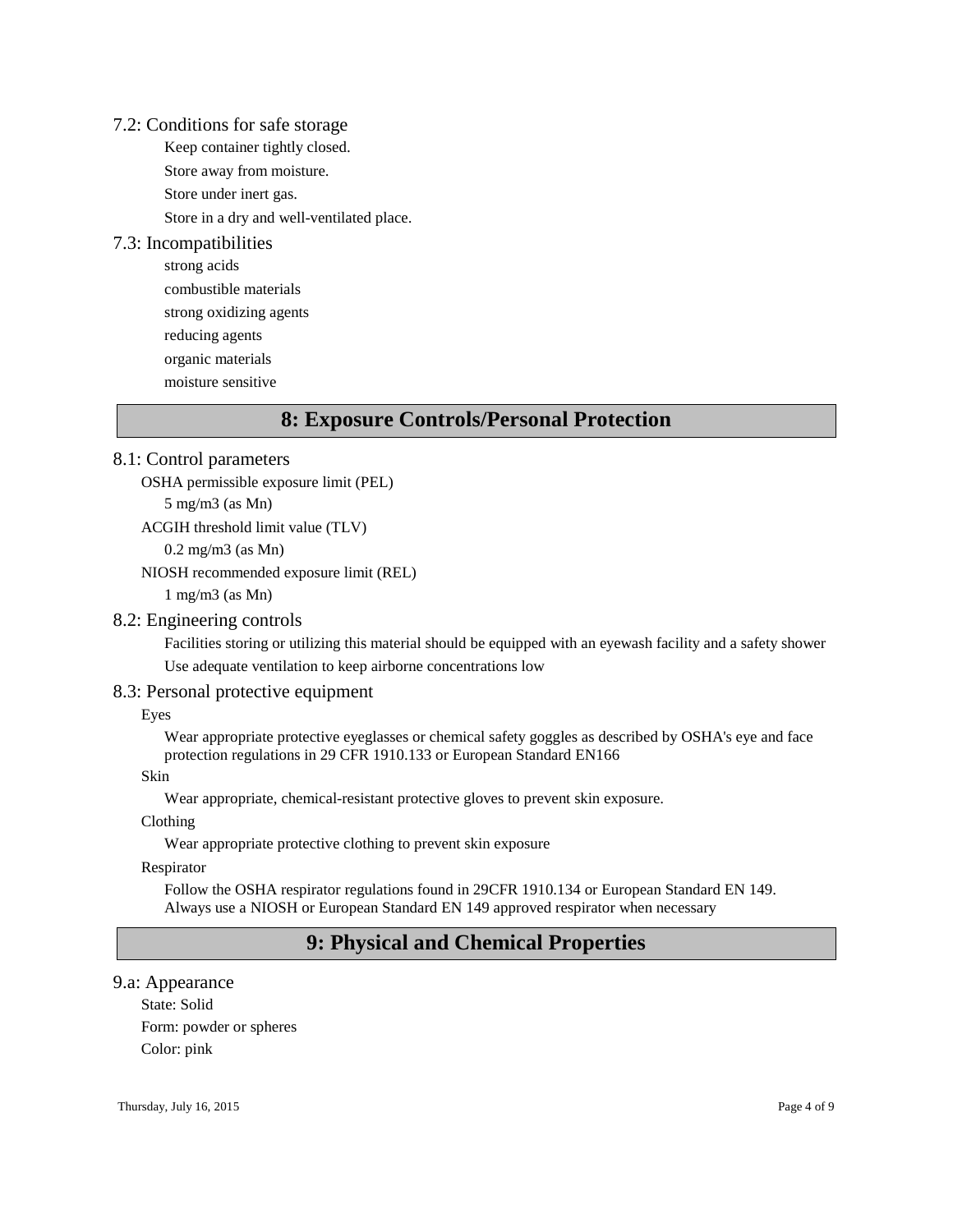9.b: Odor: odorless

- 9.c: Odor threshold: no data available
- 9.d: pH: no data available
- 9.e: Melting point / freezing point: 701 °C (1,294 °F)
- 9.f: Initial boiling point and range: 1,033 °C (1,891 °F)
- 9.g: Flashpoint: no data available
- 9.h: Evaporation rate: no data available
- 9.i: Flammability (solid, gas): no data available
- 9.j: Upper/lower flammability or explosive limits: no data available
- 9.k: Vapor pressure: no data available
- 9.l: Vapor density: no data available
- 9.m: Relative density: 5.01 g/cm3 at t 25  $^{\circ}$ C (77  $^{\circ}$ F)
- 9.n: Water Solubility: soluble
- 9.o: Partition coefficient: n-octanol/water: no data available
- 9.p: Auto-ignition temperature: no data available
- 9.q: Decomposition temperature: no data available
- 9.r: Viscosity: no data available

# **10: Stability and Reactivity**

### 10.1: Reactivity

no data available

- 10.2: Chemical stability Stable under recommended storage conditions.
- 10.3: Possibility of hazardous reactions no data available
- 10.4: Conditions to avoid exposure to light (may affect product quality) exposure to water
- 10.5: Incompatible materials See section 7.3.

# 10.6: Hazardous decomposition products Other decomposition products - no data available In the event of fire: see section 5.2

# **11: Toxicological Information**

### 11.1: Toxicity data

Acute toxicity - Oral no data available Acute toxicity - Dermal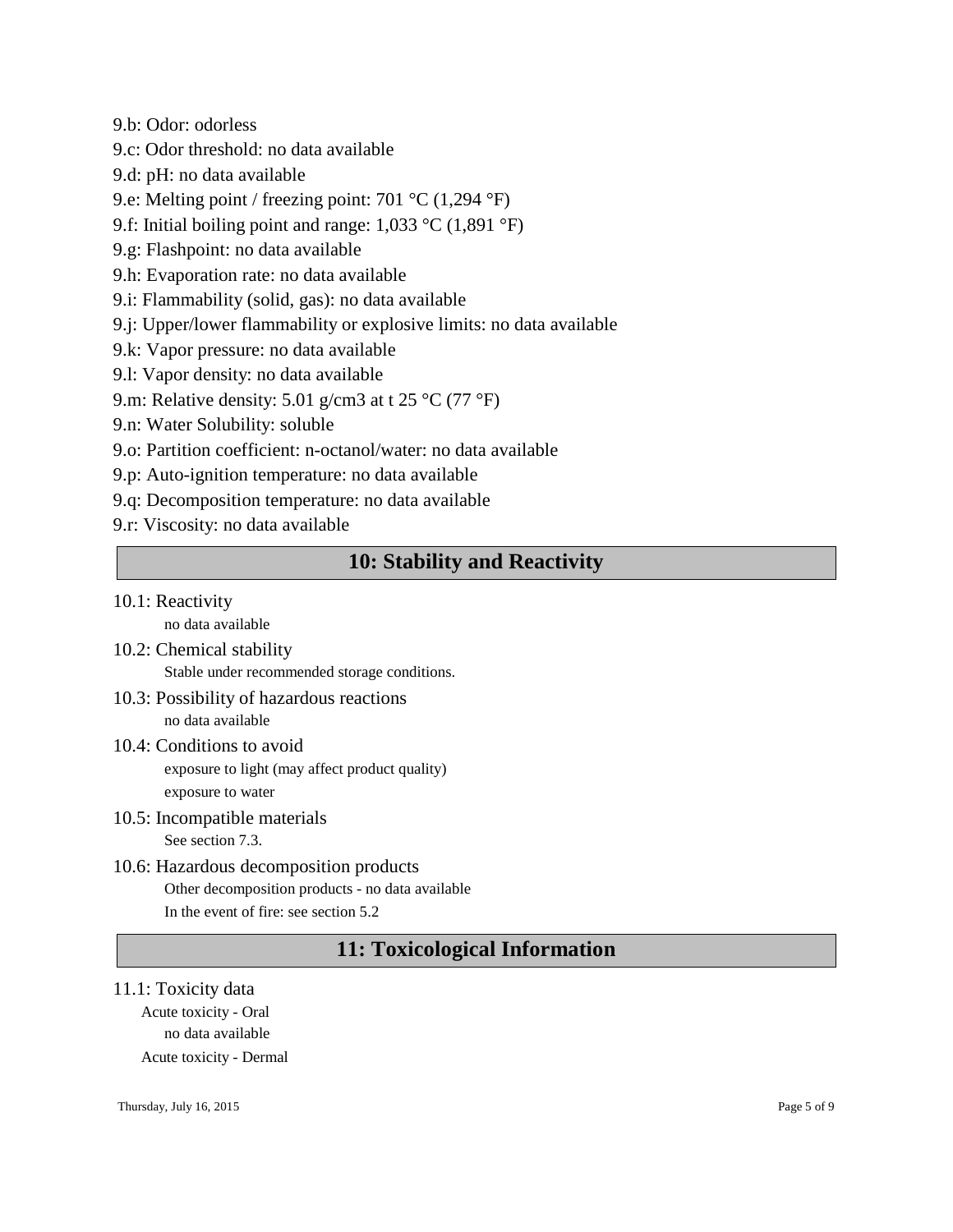no data available

Acute toxicity - Inhalation

No data available.

Skin corrosion/irritation

no data available

Eye damage/irritation

No data available.

Respiratory irritation

No data available.

Germ cell mutagenicity no data available

Reproductive toxicity

Suspected reproductive toxicant.

Specific organ toxicity - single exposure

No data available.

Specific organ toxicity - repeated exposure

No data available.

Aspiration hazard

No data available.

Additional information

No data available.

ACGIH carcinogenicity

The ACGIH has not identified any component of this product present at levels greater than or equal to 0.1% as a probable, possible or confirmed human carcinogen.

#### IARC carcinogenicity

The IARC has not identified any component of this product present at levels greater than or equal to 0.1% as a probable, possible or confirmed human carcinogen.

#### NTP carcinogenicity

The NTP has not identified any component of this product present at levels greater than or equal to 0.1% as a probable, possible or confirmed human carcinogen.

#### OSHA carcinogenicity

OSHA has not identified any component of this product present at levels greater than or equal to 0.1% as a probable, possible or confirmed human carcinogen.

### 11.2: Routes of exposure

See section 2.2

skin

eyes

oral

### 11.3: Symptoms of exposure

See section 4.2

#### 11.4: Delayed and immediate effects of esposure

Prolonged exposure to iodides may produce iodism in sensitive individuals. Symptoms of exposure include skin rash, running nose, headache and irritation of the mucous membrane. For severe cases the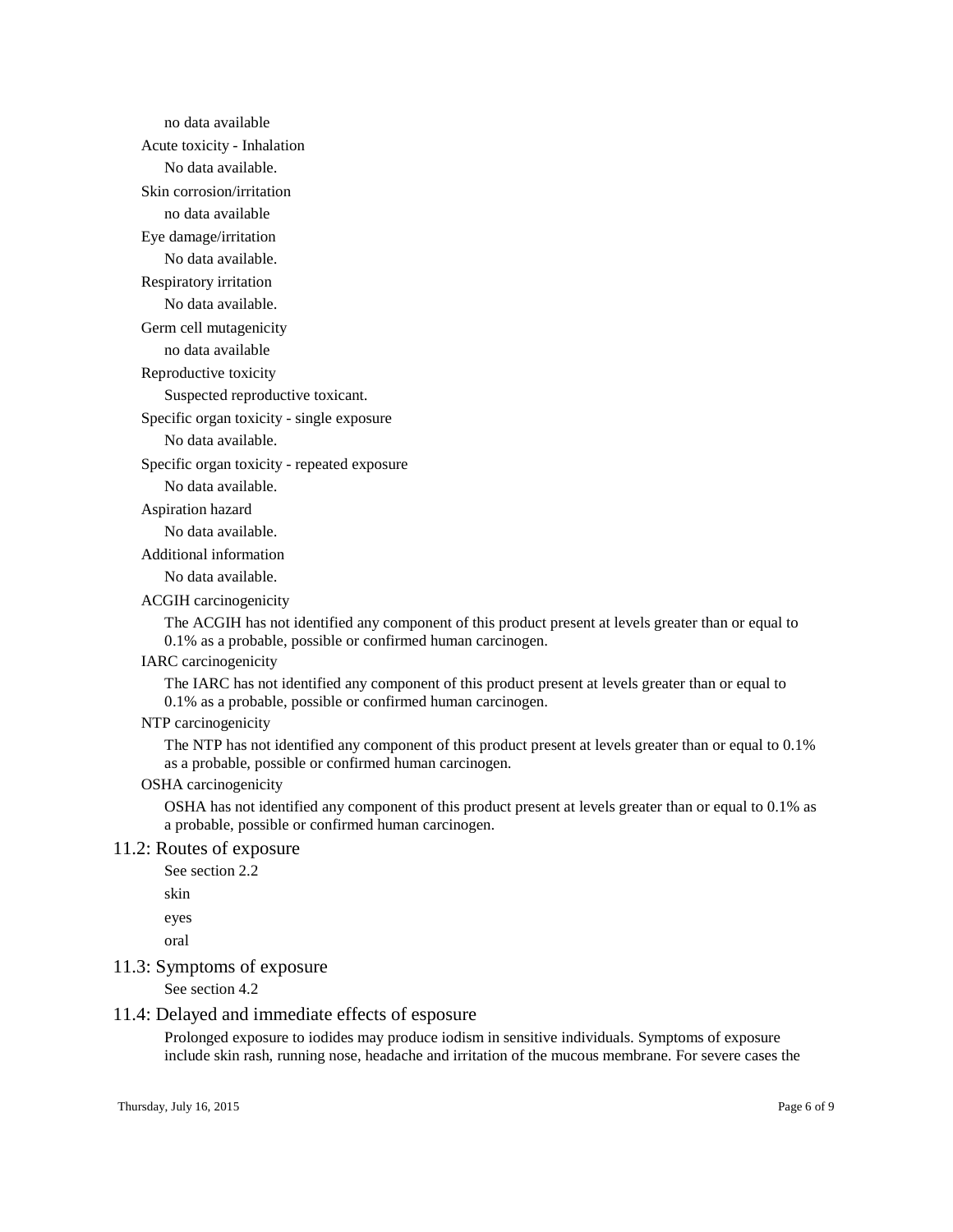skin may show pimples, boils, hives, blisters and black and blue spots. Iodides are readily diffused across the placenta. Neonatal deaths from respiratory distress secondary to goiter have been reported. Iodides have been known to cause drug-induced fevers, which are usually of short duration.

To the best of our knowledge the toxicological properties have not been thoroughly investigated.

Chronic manganese poisoning primarily involves the central nervous system. Early symptoms include languor, sleepiness and weakness in the legs. A stolid mask-like appearance of the face, emotional disturbances such as uncontrollable laughter and a spastic gait with tendency to fall in walking are findings in more advanced cases. High incidence of pneumonia has been found in workers exposed to the dust or fume of some manganese compounds.

# **12: Ecological Information**

#### 12.1: Ecotoxicity

Toxicity to fish No data available Toxicity to daphnia and other aquatic invertebrates No data available Toxicity to algae/bacteria No data available 12.2: Persistence and degradability no data available 12.3: Bioaccumulative potential no data available 12.4: Mobility in soil

no data available

12.5: Other effects no data available

# **13: Disposal Considerations**

- 13.1: Waste treatment methods No data available
- 13.2: Safe handling

See section 7.1 .

13.3: Product disposal

Contact a licensed professional waste disposal service to dispose of this material.

13.4: Packaging disposal

Dispose of as unused product.

# **14: Transport Information**

## 14.1: DOT(US)

UN Number: Not a dangerous good Proper Shipping Name: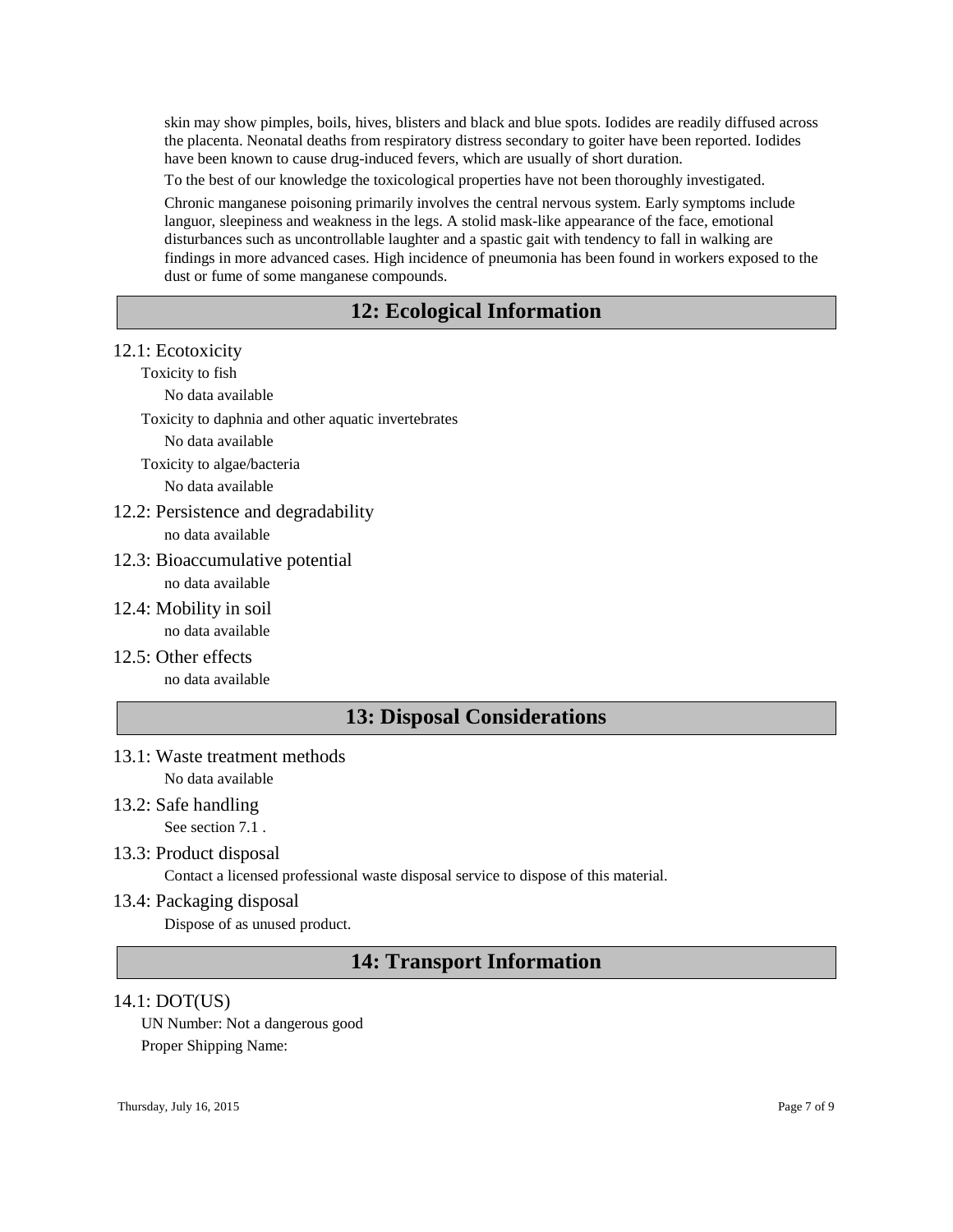Packing Group: Shipping Class(es): 0 Marine Pollutant: No

#### 14.2: IMDG

UN Number: Not a dangerous good Proper Shipping Name: Packing Group: Shipping Class(es): 0 Marine Pollutant: No

#### 14.3: IATA

UN Number: Not a dangerous good Proper Shipping Name: Packing Group: Shipping Class(es): 0

# 14.4: Special Shipping Precautions

None

# **15: Regulatory Information**

### 15.1: TSCA inventory

This material is listed on the TSCA inventory.

### 15.2: SARA 302 components

This material is not subject to the reporting requirements of SARA Title III, Section 302.

#### 15.3: SARA 313 components

This material is subject to the reporting requirements of SARA Title III, Section 313.

#### 15.4: SARA 313/312 hazards

Target organ effect.

#### 15.5: Other information

Massachusetts Right To Know Components - This product contains materials listed on the Massachusetts Right to Know list

Pennsylvania Right To Know Components -This product does not contain materials listed on the Pennsylvania Right to Know list

New Jersey Right To Know Components -This product contains materials listed on the New Jersey Right to Know list

California Prop. 65 Components - This product does not contain any chemicals known to State of California to cause cancer, birth defects, or any other reproductive harm.

# **16: Additional Information**

### 16.1: NFPA

Health: 1 Fire: 0 Reactivity: 0 Special: